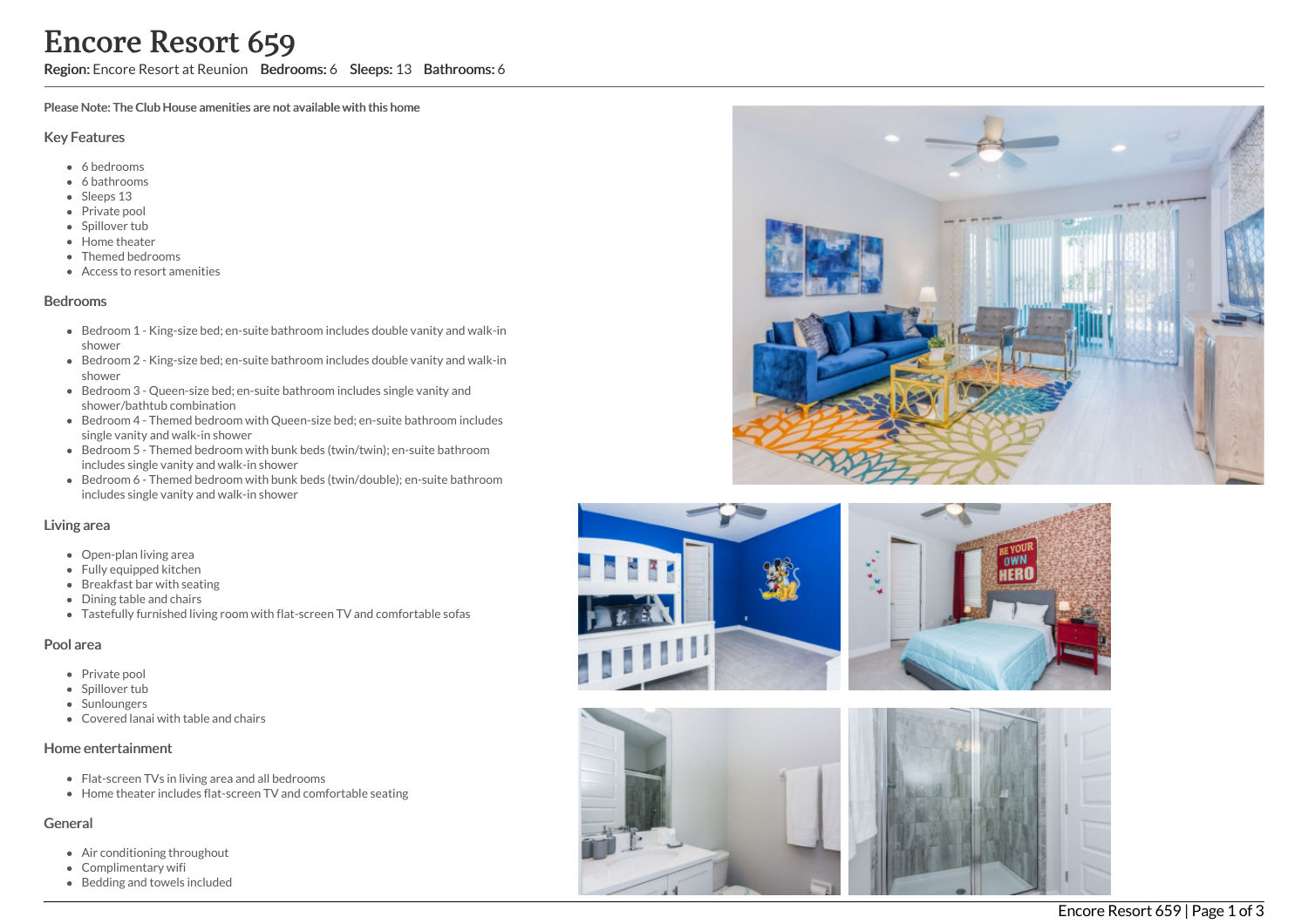• Private parking

## Laundry room

- Washer and dryer
- Iron and ironing board

# Children's equipment available for hire

- Crib
- Stroller
- $\bullet$  High chair
- Pack and play

# Places of interest

- Golf courses 4 miles
- Supermarket 2 miles
- Shopping mall 4 miles
- Disney World 7 miles
- Seaworld 14 miles
- Universal Studios 20 miles
- Legoland 30 miles
- Airport 26 miles
- Beaches 75 miles